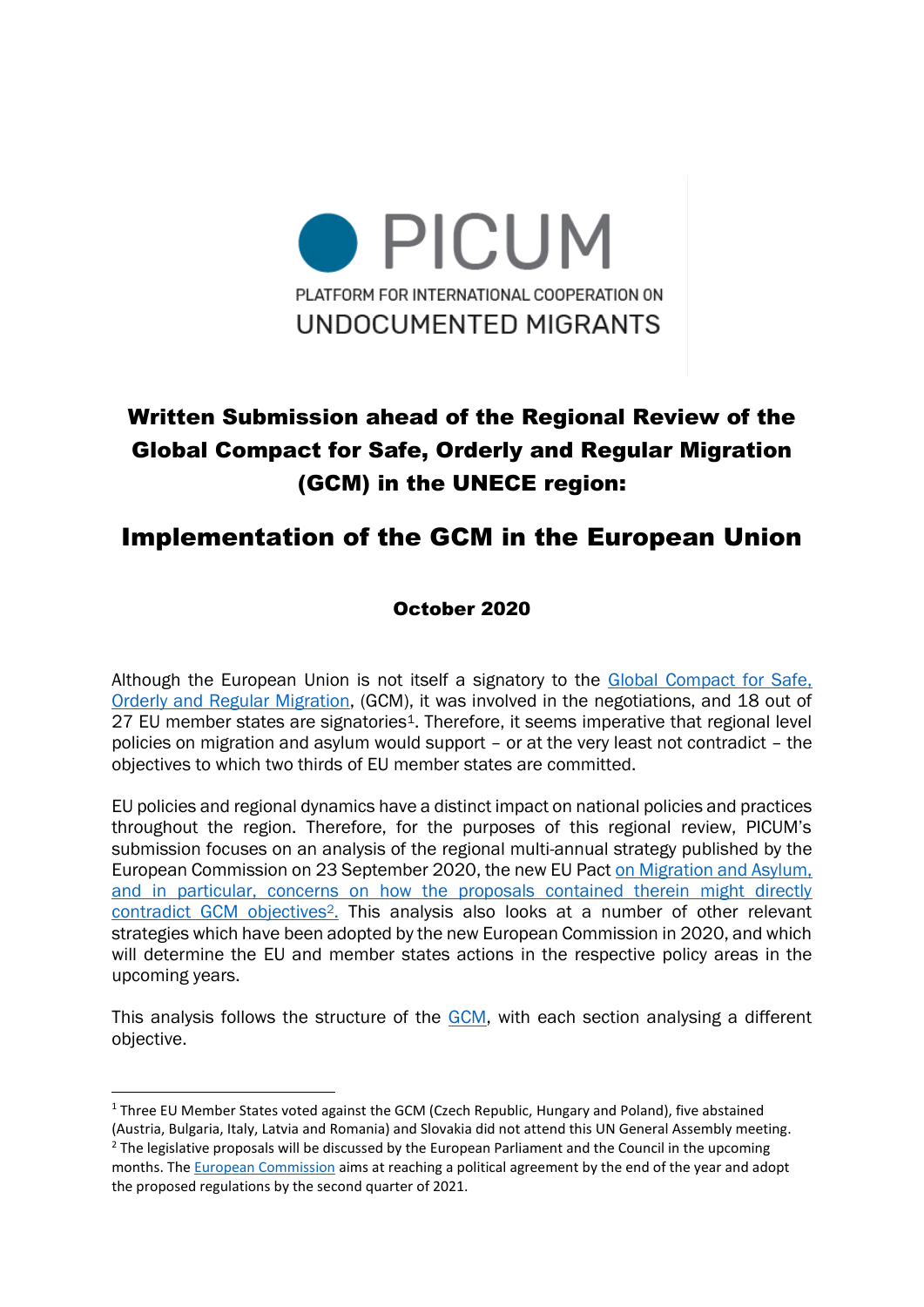#### Objective 3. Provide accurate and timely information at all stages of migration

With the adoption of the [Global Compact for Safe, Orderly and Regular Migration,](https://www.un.org/en/ga/search/view_doc.asp?symbol=A/RES/73/195) governments committed in Objective 3(d) to "Provide newly arrived migrants with targeted, gender-responsive, child-sensitive, accessible and comprehensive information and legal guidance on their rights and obligations, including on compliance with national and local laws, obtaining of work and resident permits, status adjustments, registration with authorities, access to justice to file complaints about rights violations, as well as access to basic services;".

The new [European Pact on Migration and Asylum,](https://ec.europa.eu/info/publications/migration-and-asylum-package-new-pact-migration-and-asylum-documents-adopted-23-september-2020_en) published on 23 September 2020, seems to go in the opposite direction. The Pact proposes to introduce an external screening at borders<sup>3</sup>, whose purpose is to identify individuals, assess potential vulnerabilities or health concerns, and refer people to the border return procedures or to the asylum procedures (either in the country or at border) (Screening Procedure, art. 14). For this purpose, authorities fill in a de-briefing form, including individuals' personal information and, when relevant, reason to apply for asylum.

The proposals do not foresee clear access to information during this procedure: information only needs to be provided "succinctly" and "as appropriate", in writing and in a language that "is reasonably supposed" to be understood (art. 8). No right to legal aid is foreseen.

Further to this, EU Member States have the possibility to exclude NGOs from the provision of information to people in the pre-entry screening procedure (art. 8(4)). As the civic space has been increasingly shrinking in a number of Member states, with several NGOs and volunteers being [criminalized](https://www.keeptalkinggreece.com/2020/09/28/greece-ngo-members-human-traffickers-lesvos-turkey/) for providing life-saving information, we fear that this provision may further legitimise and expand practices of criminalisation of NGO operations at external borders.

#### Objective 5: Enhance availability and flexibility of pathways for regular migration

The Global Compact for Safe, Orderly and Regular Migration includes a clear commitment in Objective 5 to "adapt options and pathways for regular migration in a manner that facilitates labour mobility and decent work reflecting demographic and labour market realities, optimizes education opportunities, upholds the right to family life, and responds to the needs of migrants in a situation of vulnerability, with a view to expanding and diversifying availability of pathways for safe, orderly and regular migration".

The EU Pact on Migration and Asylum includes sections on improving pathways for regular migration, both related to protection needs and labour migration. A Talent and Skills package has bee[n proposed](https://eur-lex.europa.eu/legal-content/EN/TXT/?qid=1601287338054&uri=COM%3A2020%3A609%3AFIN) and a public [consultation](https://ec.europa.eu/info/law/better-regulation/have-your-say/initiatives/12594-Public-consultation-on-legal-migration/public-consultation) opened on next steps. The proposed "Talent Partnerships" specifically seek to create training and labour migration opportunities between specific countries, for specific occupations. However, overall, the

<sup>&</sup>lt;sup>3</sup> The procedure, detailed in the **Proposal for a Regulation introducing a screening of third country nationals at** [the external borders](https://ec.europa.eu/info/sites/info/files/communication-screening-third-country-nationals_en.pdf) (Screening Regulation), will apply to all third country nationals who crossed an external border in an unauthorised manner or who will be disembarked after search and rescue (SAR) operations, including people who apply for international protection (art. 3). During the screening, everyone, including children, will be automatically detained in designated facilities at or in proximity to the external borders for up to ten days, with no judicial review.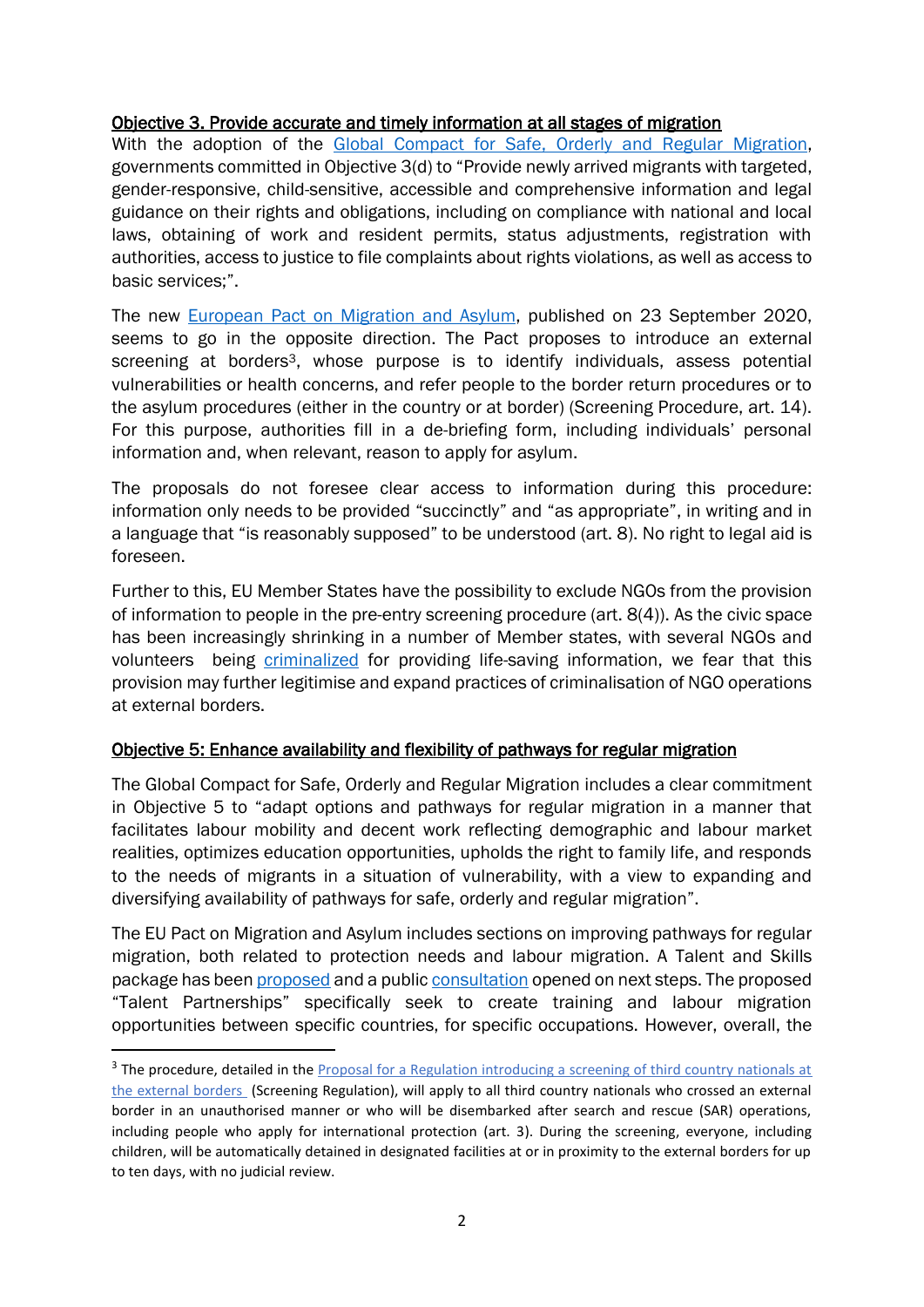significance of labour migration for European economies and societies is not reflected in the Pact and the plans in this area are overshadowed by the focus on return.

Labour migration opportunities are clearly presented as a bargaining tool or 'reward' for countries that cooperate on return and readmission. This is accompanied by a mechanism in the [recently revised Visa Code](https://eur-lex.europa.eu/legal-content/EN/TXT/?uri=CELEX%3A32019R1155) to restrict access to visas for nationals of countries that do not cooperate in readmission. This approach is contrary to the spirit of international cooperation in the Global Compact as per Objectives 21 and 23, and discriminates against people because of their nationality. An increase in meaningfully accessible pathways for people seeking to migrate from countries that do cooperate with the EU on readmission further remains to be seen.

Furthermore, the European Pact on Migration and Asylum also proposes the large-scale application of "seamless" [asylum and return border procedures.](https://eur-lex.europa.eu/legal-content/EN/TXT/?qid=1601291268538&uri=COM%3A2020%3A611%3AFIN)

This binary approach, which implies that everyone who is denied asylum should be immediately returned, deprives people of the possibility of accessing pathways for regularisation under other grounds according to EU Member States' national legislation4, and removes important safeguards related to non-refoulement, [best interests of the child](https://picum.org/wp-content/uploads/2019/09/2019_Guidance_childrens_rights_in_return_policies.pdf) and protection of family and private life.

Individuals in the proposed border procedures will be considered not to be formally "authorised to enter the Member State's territory", despite already being physically present on the territory. This makes residence permits on different human rights grounds, as existing in several Member States, *de facto* unavailable for people entering in Europe after the adoption of these proposals.

#### Objective 6: Facilitate fair and ethical recruitment and safeguard conditions that ensure decent work

With the Global Compact for Safe, Orderly and Regular Migration, governments committed in Objective 6 to "review existing recruitment mechanisms to guarantee that they are fair and ethical, and to protect all migrant workers against all forms of exploitation and abuse in order to guarantee decent work and maximize the socioeconomic contributions of migrants in both their countries of origin and destination."

Measures to facilitate fair and ethical recruitment and guarantee decent work receive almost no attention in the EU Pact on Migration and Asylum. There is a welcome recognition that more pathways for labour migration are needed to tackle labour exploitation, and invitation to share ideas on how to protect labour migrants from exploitation, but no measures concretely proposed to do so despite it being such a prevalent and long-standing issue.

The European Commission commits to assess how to strengthen the effectiveness of the EU legislation requiring sanctions on employers of undocumented workers and evaluate the need for further action. It is crucial that such an assessment would consider the failures of the EU employers' sanctions framework to reduce employment of

<sup>4</sup> More than [half of EU member states](https://ec.europa.eu/home-affairs/sites/homeaffairs/files/what-we-do/networks/european_migration_network/reports/docs/emn-studies/non-eu-harmonised-protection-status/0_emn_synthesis_report_noneuharmonised_finalversion_january2011_en.pdf) currently provide a temporary residence permit on medical grounds; at leas[t five countries](https://picum.org/wp-content/uploads/2020/06/Residence-permits-victims-of-Crime-EXEC-SUMMARY-ENG.pdf) have legislation granting special permits for undocumented victims of domestic violence; and at leas[t eight countries](http://www.picum.org/Documents/Publi/2018/Regularisation_Children_Manual_2018.pdf) have regularisation mechanisms for children, young people or families.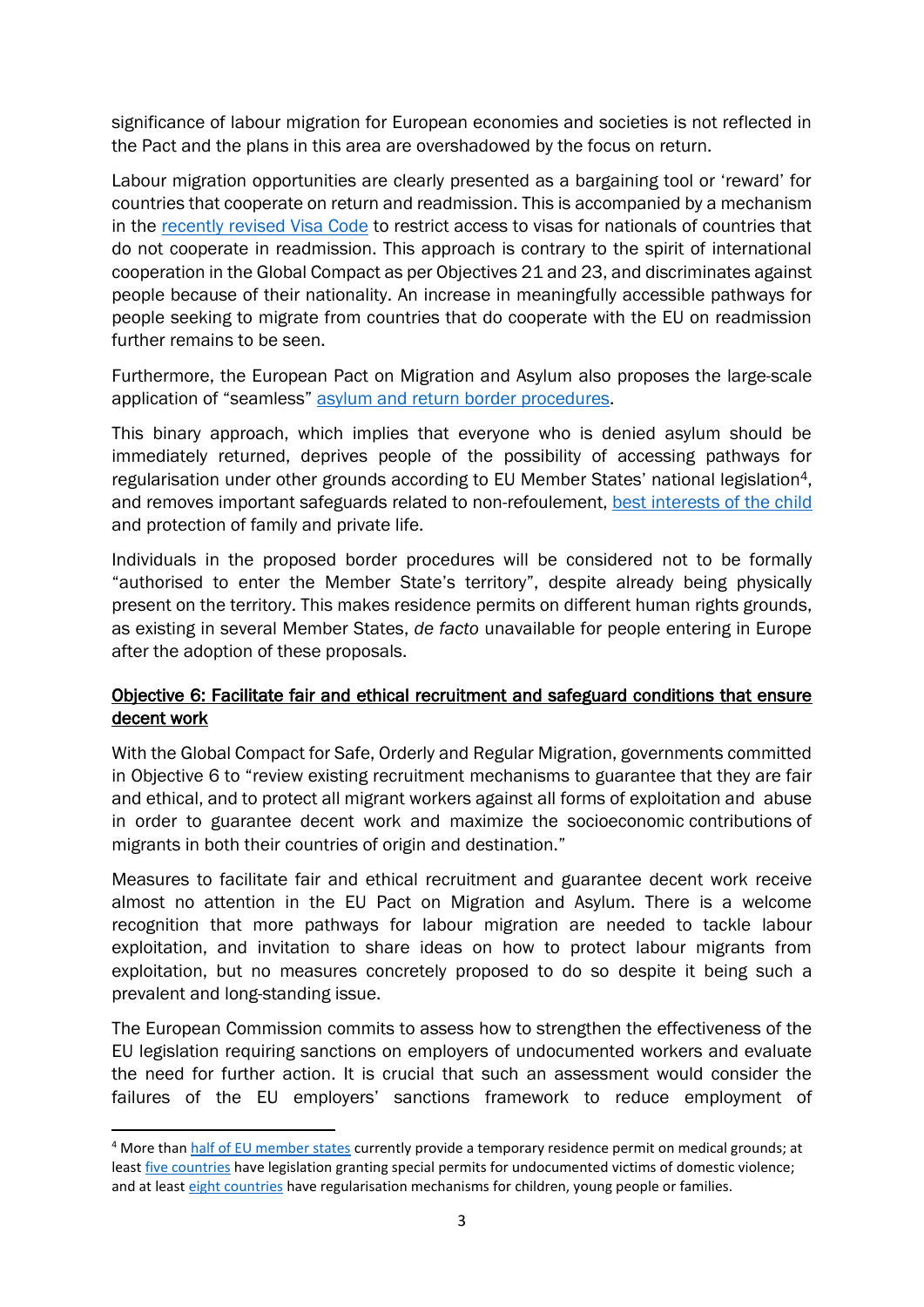undocumented workers and to protect even minimal labour rights of workers. Any engagement with the European Labour Authority in this matter must focus on ensuring decent work, and access to effective reporting, complaint and redress mechanisms, as required by ILO and EU laws and recommended in the GCM (Objective 6, paragraph j), which do not exacerbate vulnerabilities by entailing risks of immigration enforcement.

At the same time, there are some small signs of potential positive developments in the area of labor migration coming from other EU policy areas:

- EU Commissioner for Justice, Didier Reynders, announced [in April 2020](https://corporatejustice.org/news/16806-commissioner-reynders-announces-eu-corporate-due-diligence-legislation) plans to develop a legislative initiative on mandatory human rights and environmental due diligence obligations for EU companies in early 2021, which will include liability and enforcement mechanisms and access to remedy provisions for victims of corporate abuse.
- The EU's "A Farm to Fork Strategy: for a fair, healthy and environmentally-friendly food [system](https://eur-lex.europa.eu/resource.html?uri=cellar:ea0f9f73-9ab2-11ea-9d2d-01aa75ed71a1.0001.02/DOC_1&format=PDF)" published in May 2020, recognises the importance of workers' social protection, working and housing conditions, as well as protection of health and safety, in building fair, strong and sustainable food systems. There are, nevertheless, concerns over the [lack of specific actions](https://effat.org/in-the-spotlight/farm-to-fork-first-thoughts-some-promising-elements-but-lacks-effective-actions-to-deliver-social-goals/) in the draft action plan to realise these goals. The strategy overall sets out to build a food chain that works for consumers, producers, climate and the environment, but not workers. Integrating efforts to ensure decent work into the existing actions must be a priority. A significant action in this area would be to make EU subsidies to farmers conditional on ensuring respect for applicable labour standards. There are environmental conditionalities on receiving the EU funds, but no requirements regarding labour rights. The Common Agricultural Policy (CAP) is currently being revised, and the European Parliament voted on 23 [October 2020](https://effat.org/in-the-spotlight/futureofcap-ep-plenary-delivers-a-first-important-win-for-workers-rights/) to include social conditionality in CAP payments. However, this will be subject to negotiations with the European Council.
- Council Conclusions on improving the working and living conditions of seasonal and [other mobile workers](https://eur02.safelinks.protection.outlook.com/?url=https%3A%2F%2Fwww.consilium.europa.eu%2Fen%2Fpress%2Fpress-releases%2F2020%2F10%2F12%2Fimproving-the-working-and-living-conditions-of-seasonal-and-other-mobile-workers-council-adopts-conclusions%2F&data=02%7C01%7Co.martens%40effat.org%7C6474200e3bc142b9c75b08d874064673%7C3f44ba0b8a1741469c8ded3e280a5848%7C0%7C0%7C637386917582206959&sdata=Vdr0J%2BxSTAr46lZrbit7v17TGeGzcXhTXtp5divSWYQ%3D&reserved=0) (9 October 2020) invite EU "member states to explore the possibility of setting specific requirements for temporary work and recruitment agencies, so as to ensure that they respect minimum quality standards according to national and EU legislation and, where appropriate, collective agreements". In addition to looking into national level requirements, action to regulate recruitment agencies at regional level would have added value and support member states to meet their GCM objectives.

#### Objective 7: Address and reduce vulnerabilities in migration

With the Global Compact for Safe, Orderly and Regular Migration, governments committed in Objective 7 to "respond to the needs of migrants who face situations of vulnerability, which may arise from the circumstances in which they travel or the conditions they face in countries of origin, transit or destination, by assisting them and protecting their human rights, in accordance with our obligations under international human rights law"; and to "uphold the best interests of the child at all times, as a primary condition in situations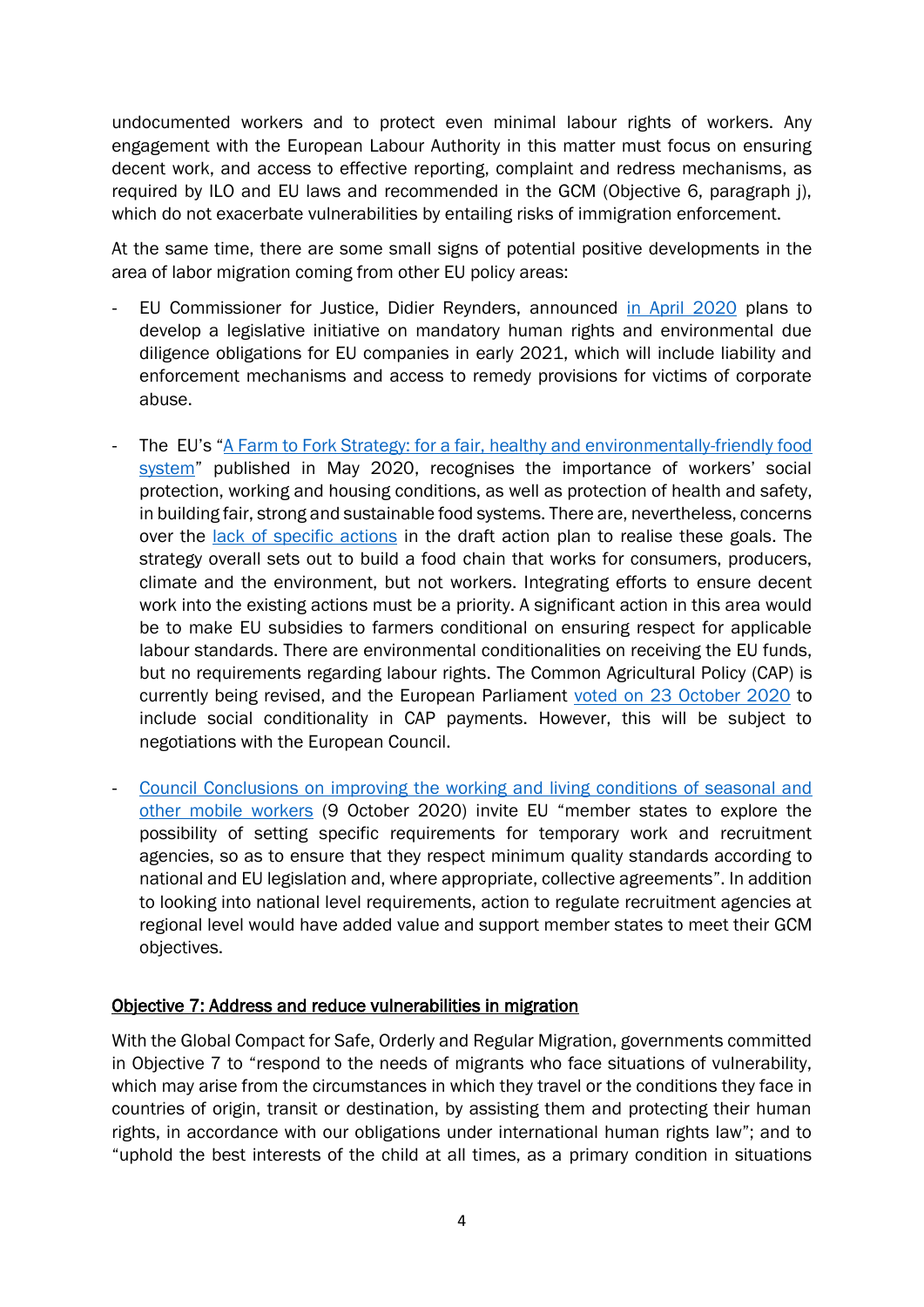where children are concerned, and to apply a gender-responsive approach in addressing vulnerabilities, including in response to mixed movements."

Notwithstanding concerning aspects of the EU Pact on Migration and Asylum set out elsewhere in this submission that risk increasing migrants' vulnerability to harm, including through the increased use of immigration detention, the EU has nonetheless taken positive steps in the area of migrants' rights as victims of crime.

In June 2020, the EU adopted its first [Strategy on victims' rights \(2020](https://ec.europa.eu/info/sites/info/files/law/2_en_act_part1_v10.pdf)-2025), which explicitly recognises that people who are undocumented and who become victims of crime "are also often in a situation of vulnerability and may have difficulty to access justice." Based on the rights established in the 2012 [EU Victims' Rights Directive](https://eur-lex.europa.eu/legal-content/en/TXT/?uri=CELEX%3A32012L0029) for all victims of crime, regardless of status, the European Commission commits to assessing available EU policy tools to "improve reporting of crime and access to support services for migrant victims, independently of their residence status", and promote exchange of good practices among member states aimed at ensuring that victims who come forward to report crime are not faced with potential immigration enforcement measures. The Strategy also notes the vulnerability of victims of crime committed in detention and the need to establish protocols and oversight. Through a newly established multi-stakeholder Platform, the EU will work to ensure implementation of the Strategy in collaboration with various actors, including migrants' rights organisations.

In March 2020, the EU also adopted a [Gender Equality Strategy](https://eur-lex.europa.eu/legal-content/EN/TXT/?uri=CELEX%3A52020DC0152) that takes an explicitly intersectional approach and that includes among its priorities tackling violence against women. To this end, it calls for disaggregated data and relevant indicators that can shed light on the incidence of gender-based violence based on intersectional factors, including migration status. It also notes the barriers faced by women in accessing the labour market, often due to the "intersection of gender with additional conditions of vulnerability or marginalisation such as belonging to an ethnic or religious minority or having a migrant background." That being said, the Gender Equality Strategy proposes few initiatives to remedy the economic and other structural inequalities experienced by migrant women.

In addition to Objective 7, these new EU strategies on gender and victims of crime are also relevant to other objectives of the GCM, including on facilitating fair and ethical recruitment and safeguarding conditions that ensure decent work (Objective 6); preventing, combatting and eradicating human trafficking (Objective 10); and indeed to the broader theme of "safety" in the Compact. While these EU strategies reflect positive steps and important recognition of the rights of undocumented people, it will be important to monitor their implementation, which will be challenged by the dominant theme of enhanced immigration enforcement in EU policy.

#### Objective 8: Save lives and establish coordinated international efforts on missing migrants

With the Global Compact for Safe, Orderly and Regular Migration, governments committed in Objective 8(a) to "ensure that the provision of assistance of an exclusively humanitarian nature for migrants is not considered unlawful". Furthermore, Objective 9(c) includes a commitment to "ensuring that counter-smuggling measures are in full respect for human rights".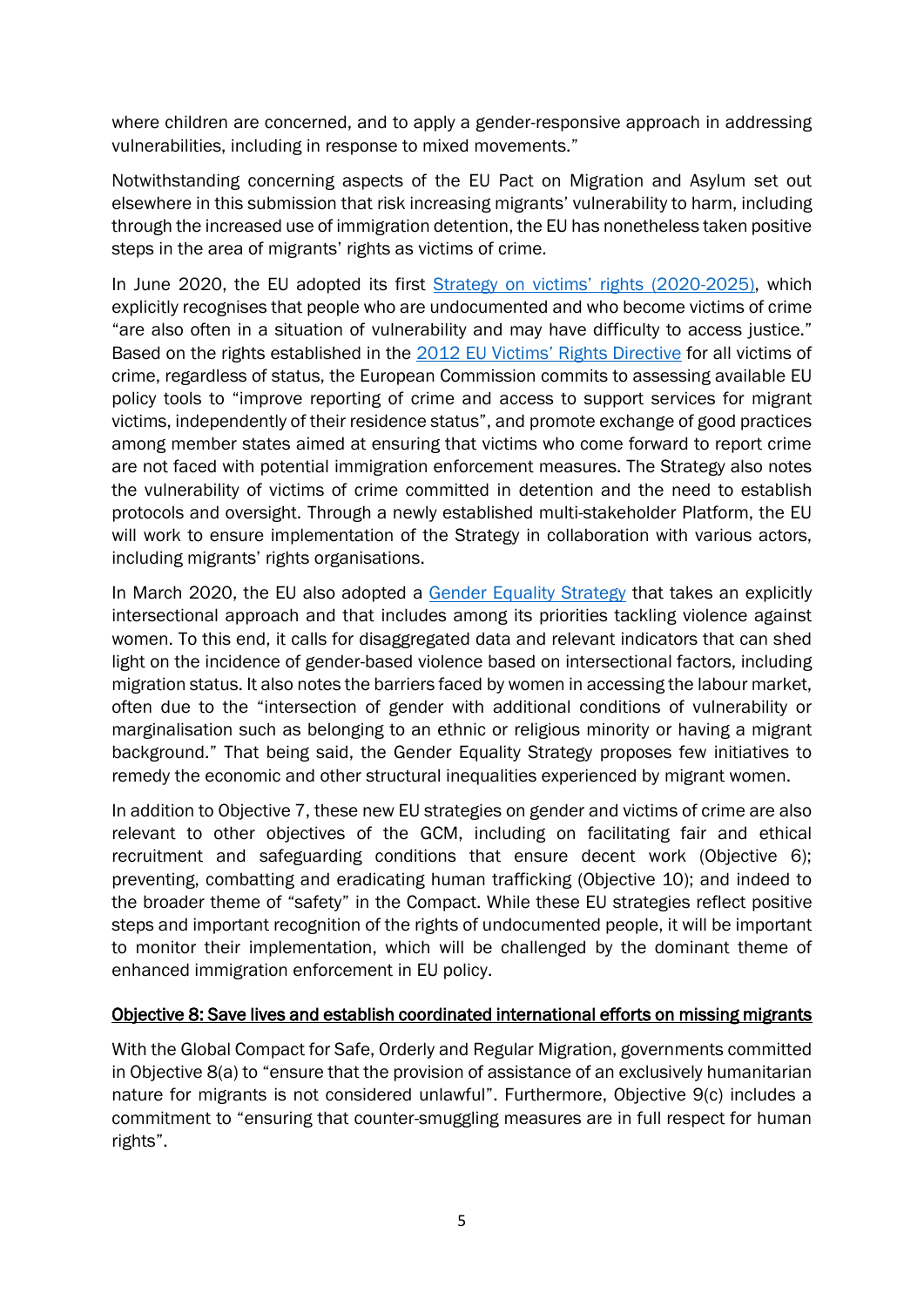However, the new [Commission Guidance](https://ec.europa.eu/info/sites/info/files/commission-guidance-implementation-facilitation-unauthorised-entry_en.pdf) on the implementation of EU rules on definition and prevention of the facilitation of unauthorised entry, transit and residence - which was released as part of the new EU Pact on Migration and Asylum - only invites EU member states not to criminalise acts which are "mandated by law." Acts which are "mandated by law" are very different from acts which are "permitted by law". Activities such as providing food, shelter, car lifts or information all remain excluded, in particular when they are not carried out by an official NGO which is "mandated" to carry out such activities. The almost exclusive focus on search and rescue also risks leaving out activities at land and activities which are not directly life-saving.

Furthermore, search and rescue operations are only considered legitimate when they "observe the instructions received from the coordinating authority" and while "complying with the relevant legal framework", which leaves the door open to prosecution of NGOs under (often trumped-up) accusations of breaching national legislation or instructions on disembarkation. This risks further exacerbating a trend of criminalisation of humanitarian assistance in the EU, with [research](http://www.resoma.eu/sites/resoma/resoma/files/policy_brief/pdf/Final%20Synthetic%20Report%20-%20Crackdown%20on%20NGOs%20and%20volunteers%20helping%20refugees%20and%20other%20migrants_1.pdf) showing that at least 171 people have been criminalised for providing humanitarian assistance to migrants and refugees in the EU in the past five years.

#### Objective 10: Prevent, combat and eradicate trafficking in persons in the context of international migration

With the Global Compact for Safe, Orderly and Regular Migration, governments committed in objective 10 to "take legislative or other measures to prevent, combat and eradicate trafficking in persons in the context of international migration" and to "enhance the identification and protection of, and assistance to, migrants who have become victims of trafficking, paying particular attention to women and children".

However, several measures in the EU Pact on Migration and Asylum may instead increase [the risks of exploitation and human trafficking, as well as violations of exploited and](https://mcusercontent.com/68f02e29844b94aad760e929d/files/64382fa8-b5d9-4b90-9cb9-c07ac6c84cb8/La_Strada_International_statement_EU_Anti_Trafficking_Day_18_October_2020.01.pdf)  [trafficked persons' rights](https://mcusercontent.com/68f02e29844b94aad760e929d/files/64382fa8-b5d9-4b90-9cb9-c07ac6c84cb8/La_Strada_International_statement_EU_Anti_Trafficking_Day_18_October_2020.01.pdf).

The Pact's proposal for a [pre-entry screening procedure,](https://eur-lex.europa.eu/legal-content/EN/TXT/?qid=1601291190831&uri=COM%3A2020%3A612%3AFIN) to identify people and decide which subsequent procedure is applicable, does not provide adequate safeguards for trafficked persons. It is supposed to include a preliminary medical examination and screening for vulnerabilities, but these are not compulsory, as they will only take place when considered "relevant" by the authorities. Therefore, this screening risks to miss identifying many vulnerabilities, including signs of trafficking. People will not have access to a lawyer, and the involvement of national rapporteurs on trafficking is also optional, to situations that the authorities deem appropriate. During the pre-entry screening procedure, people will be automatically detained for up to ten days. This raises clear risks that safeguards will not be put in place and will be inadequate. There is also no clear obligation to act upon vulnerabilities identified nor refer people into National Referral Mechanisms.

The Pact's proposed [asylum and return border procedures](https://eur-lex.europa.eu/legal-content/EN/TXT/?qid=1601291268538&uri=COM%3A2020%3A611%3AFIN) are also expected to lead to increased and extended detention periods, during which there is limited access to information and medical care. Detention makes it difficult for people who have been trafficked to disclose their experiences; to access specialist, independent trafficking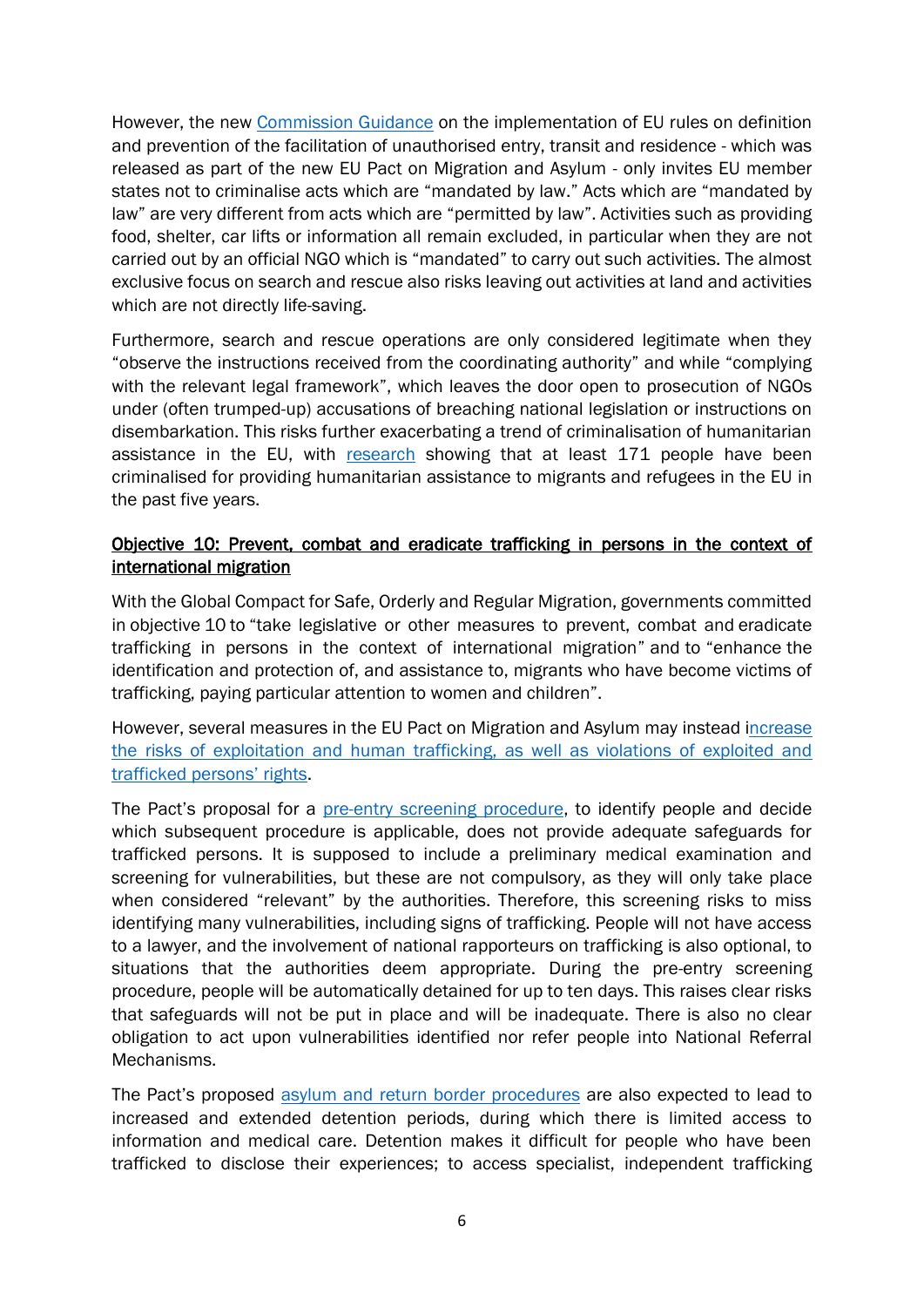advice and representation; or to be correctly identified as victims and given specialist support. Often, victims of human trafficking or other forms of severe exploitation are wrongly convicted of criminal offences relating to their exploitation. Detention causes harm and can trigger past trauma. Moreover, by denying victims of trafficking a safe space where they can disclose their experiences and access independent advice detention prevents effective access to National Referral Mechanisms.

The sustained and increased investment of political attention and resources in forced returns will also continue to negatively impact on trafficked persons and increase risks of re-trafficking, particularly when procedural safeguards are limited. Many (presumed) trafficked persons are currently deported to other EU countries or their countries of origin, when they have not been able or willing to cooperate with the authorities or not been identified as trafficked persons. This denies them access to their rights as victims of trafficking, as well as posing risks of non-refoulement and other human rights violations.

#### Objective 13: Use migration detention only as a measure of last resort and work towards alternatives

With the Global Compact for Safe, Orderly and Regular Migration, governments committed in objective 13 to "to prioritize non-custodial alternatives to detention that are in line with international law, and to take a human rights-based approach to any detention of migrants, using detention as a measure of last resort only "In objective 13 (h), governments also committed to "Protect and respect the rights and best interests of the child at all times, regardless of migration status, by ensuring availability and accessibility of a viable range of alternatives to detention in non-custodial contexts, favouring community based care arrangements, that ensure access to education and health care, and respect the right to family life and family unity, and by working to end the practice of child detention in the context of international migration."

Again, this commitment seems not to be upheld in the EU Pact on Migration and Asylum, which will likely lead to increased and longer detention, including for children.

During the **pre-entry screening**, everyone crossing an external border irregularly, or disembarked after search and rescue (SAR) operations, will be automatically detained in designated facilities for up to ten days. During this time, access to information and to medical care will be severely curtailed. After this period, people will be channelled into the return or asylum procedures, which, for the majority of people, will take place in the same border facilities. The same screening procedures will also apply to people already on the EU territory, independent of how long they have been living in Europe, if there is no indication that they have entered regularly. In this case, people can be detained in specialised facilities for up to three days.

For the whole duration of the asylum and return border procedures, which can last up to six or even ten months in cases of ["exceptional mass influx" or risk of it](https://eur-lex.europa.eu/legal-content/EN/TXT/?qid=1601295614020&uri=COM%3A2020%3A613%3AFIN), detention will be the norm. In clear violation of [international principles](https://www.refworld.org/docid/5a903b514.html) of necessity and proportionality, the Pact permits continued detention for the whole duration of the asylum and return border procedures, with no reference to the obligation to prioritise alternatives to detention.

Children who are under 12 are exempt from these procedures, as well as children who are unaccompanied. However, children aged 12-18 who are accompanied by their parents or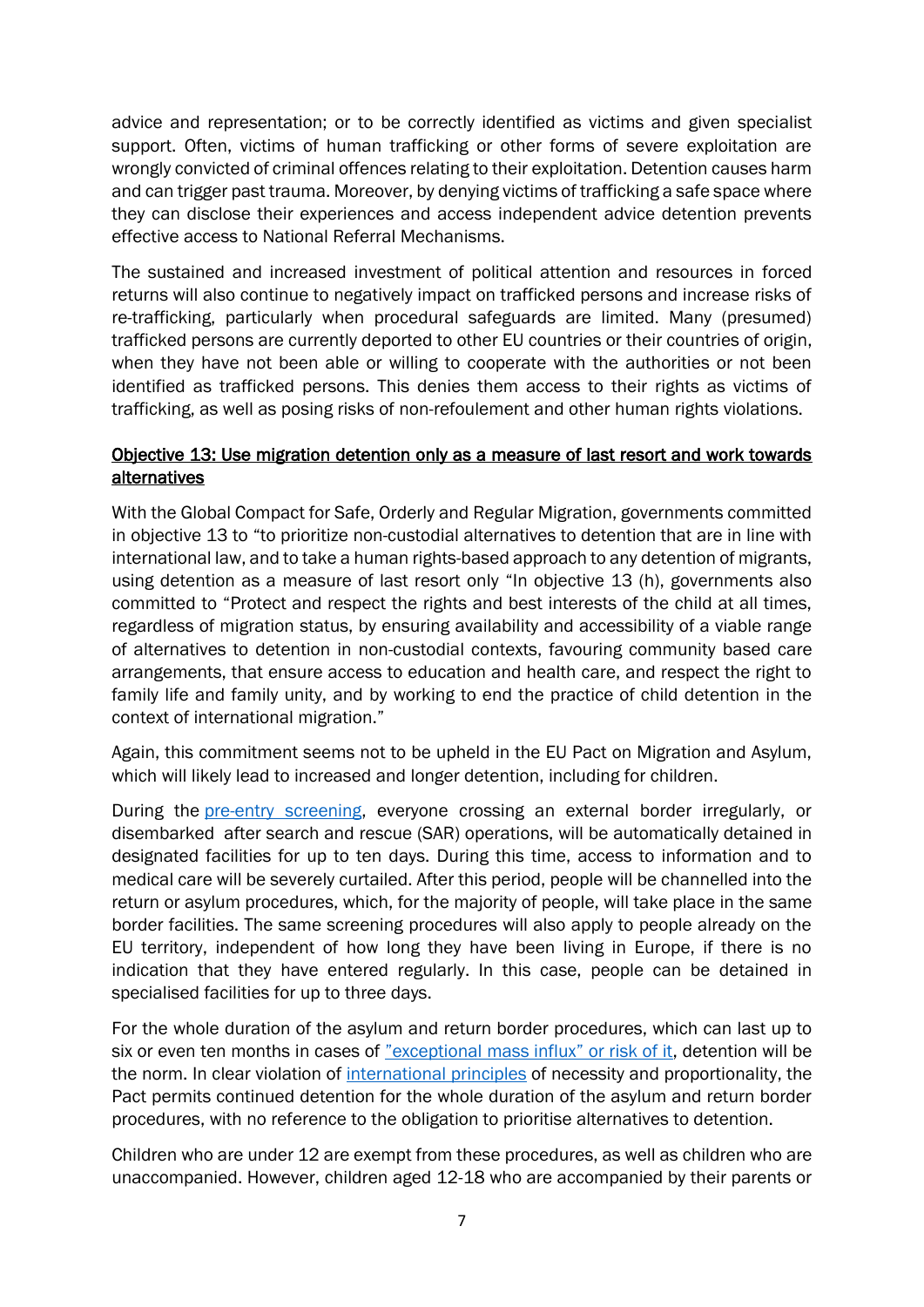other caregivers are required to undertake the border procedures, which translate into almost automatic detention and lack of access to regular pathways beyond asylum.

Despite the [internationally](https://www.ohchr.org/en/professionalinterest/pages/crc.aspx) recognized definition of children being every person until the age of eighteen, this proposal draws a new line in the middle of adolescence, imposing the new regime on children above the age of 11, and allowing their detention – for potentially up to 10 months, as far as they are with their family. This provision, as well as the possibility to still detain younger children and unaccompanied children for national security reasons, infringes international and regional [standards](https://www.refworld.org/docid/5a12942a2b.html) that clearly consider child immigration detention as a violation of the rights of the child.

Alternatives to detention are almost absent in the Pact, with the term appearing only once in the whole package, in a non-normative section which applies only to children. This absence disregards the increasing [evidence](https://www.epim.info/new-evaluation-report-of-epim-atd-pilot-projects-out-now/) on the effectiveness of community-based alternatives to detention, as well as previous [recommendations](https://ec.europa.eu/home-affairs/sites/homeaffairs/files/what-we-do/policies/european-agenda-migration/proposal-implementation-package/docs/return_handbook_en.pdf) by the European Commission to support and expand alternatives. In particular, the independent [evaluation](https://www.epim.info/new-evaluation-report-of-epim-atd-pilot-projects-out-now/) of two-year engagement-based alternative to immigration detention pilot projects in Bulgaria, Cyprus and Poland demonstrated that [case management](https://picum.org/wp-content/uploads/2020/04/Concept-Paper-on-Case-Management_EN.pdf?fbclid=IwAR3srJIswYuFXbGiw_m9pd9feCoA0sBzAbJuRJ7S84LuKQTHlWhMPIlfsW4) has a positive impact on individuals' ability and capacity to work towards case resolution and can help them to stay engaged in migration processes. Of the more than 120 individuals who benefitted from case management, 99% reported improved ability to participate in informed decision making and 96% had improved ability to engage with the immigration procedures over time.

These pilots are part of the [European Alternatives to Detention Network,](https://www.atdnetwork.org/) a group of European NGOs which aims to reduce and end immigration detention by building evidence and momentum on engagement-based alternatives. The Network brings together NGOs running case management-based alternative to detention pilot projects in seven European countries (Belgium, Bulgaria, Cyprus, Poland, the UK, Italy, and Greece) with regional-level organisations [\(IDC](https://idcoalition.org/) and [PICUM\)](http://picum.org/). The Network was founded in 2017 to address the fact that, despite a growing body of international research, best practice and evidence, showing that the most effective alternatives to detention are those that engage with and support migrants to resolve their cases in the community, there has been little development of engagement-based alternatives in Europe. The purpose of the Network is therefore to fill a gap in knowledge about factors that contribute to alternative to detention effectiveness with a goal to inform and inspire the development and expansion of further alternatives and reduce and ultimately end immigration detention.

#### Objective 16: Empower migrants and societies to realize full inclusion and social cohesion

Under the Global Compact for Safe, Orderly and Regular Migration, governments committed in Objective 16 to "empower migrants and societies to realize full inclusion and social cohesion".

The new EU Pact on Migration and Asylum addresses this objective by including a chapter on "supporting integration for more inclusive societies". With this, the EU recognises the importance of integration, by stating that 'successful integration benefits both the individuals concerned, and the local communities into which they integrate; it fosters social cohesion and economic dynamism; it sets positive examples for how Europe can manage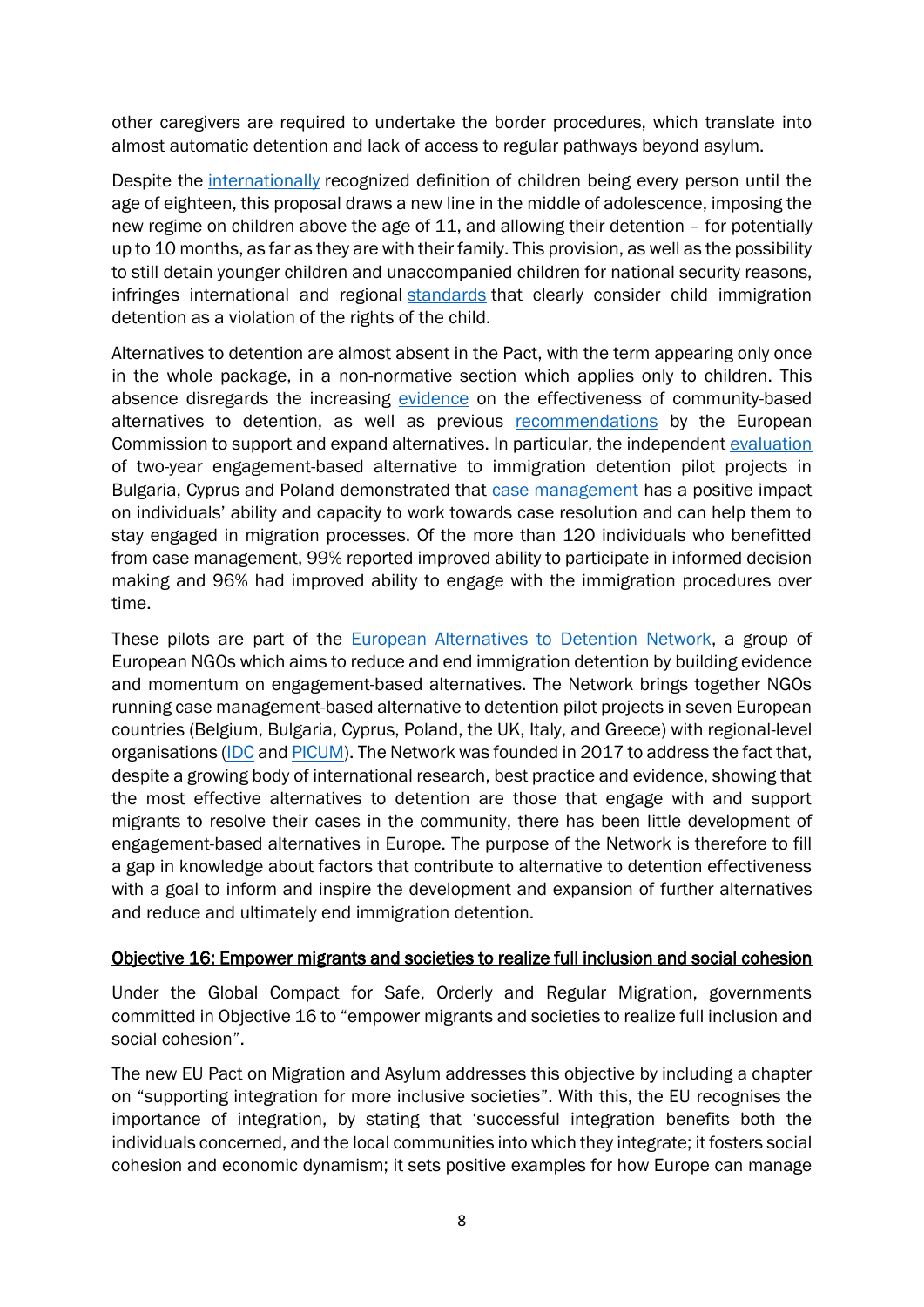the impacts of migration and diversity by building open and resilient societies'. It also reflects on the huge existing gaps in unemployment, lack of educational or training opportunities and limited social interaction between countries and "host country nationals".

The European Commission plans to adopt a comprehensive Action Plan on Integration and Inclusion for 2021-2024 by the end of 2020, to provide strategic guidance and set out concrete actions to foster inclusion of migrants drawing on all relevant policies and tools in key areas such as social inclusion, employment, education, health, equality, culture and sport.

Despite this positive framing, the forthcoming EU Action Plan will be embedded in a legal framework which fails to address migrants' needs and sets eligibility criteria for social services based on the residence status of individuals, with the tangible risk of fragmenting communities' and families' access to services. As integration is a condition which is closely interconnected with meaningful access to services, excluding irregular migrants from the provisions on access to social services is also in open contradiction with the content of Objective 15 of the Global Compact on Migration, in which governments commit 'to ensure that all migrants, regardless of their migration status, can exercise their human rights through safe access to basic services'.

The recent socio-economic challenges triggered by the Covid-19 pandemic have highlighted how the denial of access to services – including social protection – on the basis of immigration status make whole societies more vulnerable. Nonetheless, the forthcoming EU Action Plan on Integration and Inclusion may maintain its current focus on beneficiaries of international protection, excluding from most services those who are undocumented.

#### Objective 17: Eliminate all forms of discrimination and promote evidence-based public discourse to shape perceptions of migration

Under Objective 17 of the Global Compact on Safe, Orderly and Regular Migration, states commit to "eliminate all forms of discrimination, condemn and counter expressions, acts and manifestations of racism, racial discrimination, violence, xenophobia and related intolerance against all migrants in conformity with international human rights law."

Nonetheless, there are fears that the new EU Pact on Migration and Asylum will result in greater discrimination against migrants. For instance, under the Pact's proposed return sponsorship program, member states have the possibility to indicate the nationality of individuals they intend to return – raising concerns about discriminatory policing and profiling of people and communities of colour. Indeed, the EU's [adoption in 2019](https://www.consilium.europa.eu/en/press/press-releases/2019/05/14/interoperability-between-eu-information-systems-council-adopts-regulations/) of regulations creating an interoperable system of migration databases with the potential to store hundreds of millions of personal records containing the biographic and biometric data, raised similar concerns. This web of interconnected databases is intended to facilitate the identification, apprehension and return of people irregularly present in the EU – and help in tackling "serious crimes" like terrorism. It [has been criticised](https://picum.org/wp-content/uploads/2019/11/Data-Protection-Immigration-Enforcement-and-Fundamental-Rights-Full-Report-EN.pdf) as deeply discriminatory in its exclusive focus on migrants, expressly mingling criminal law and immigration enforcement goals – and as likely to increase discriminatory identity checks against people of colour and minority communities.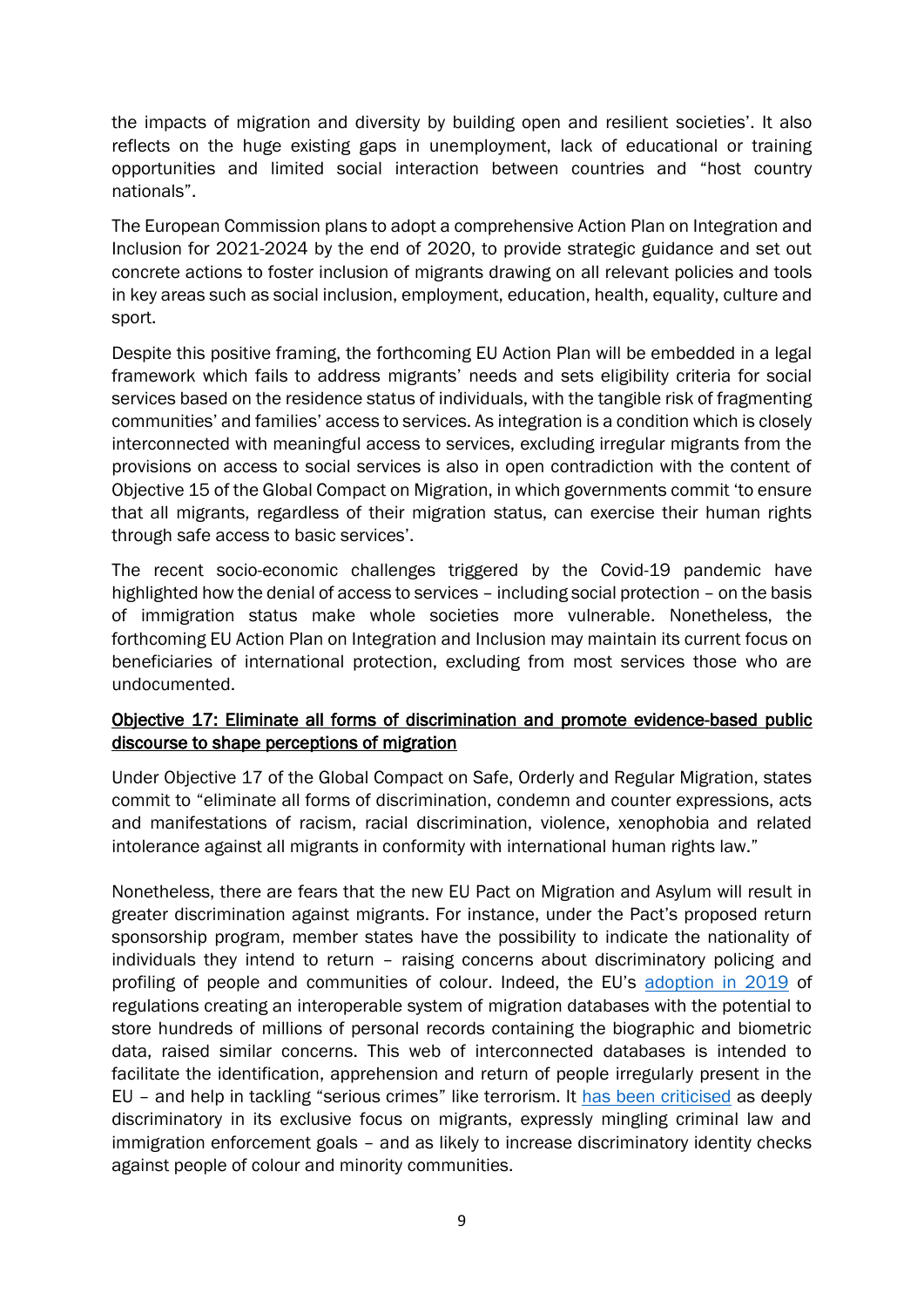More promisingly, in September 2020, the EU adopted an [Action Plan Against Racism](https://ec.europa.eu/info/sites/info/files/a_union_of_equality_eu_action_plan_against_racism_2020_-2025_en.pdf) to address the racism that "persists in our society". Importantly, the Action Plan recognises and addresses concerns about the "relationship between law enforcement bodies and minorities" and devotes specific attention to the problem of unlawful and discriminatory profiling. It also considers risks linked to new technology, which can drive further discrimination, raising the example of artificial intelligence (AI)-based algorithms that can lead to biased results and discrimination. The Action Plan Against Racism acknowledges that, despite these concerns, the "Commission and the agency EU-LISA are working on facial recognition technologies to be used in the EU's own large IT systems for border management and security". It notes that the EU will propose a legislative framework that addresses risks of bias and discrimination and that that "biometric identification and other intrusive surveillance technology could be considered among high-risk AI applications that would need to fulfil specific requirements and undergo an ex ante conformity assessment."

The Action Plan Against Racism also addresses structural racism, acknowledging the historical roots of racism, and the need to adopt an intersectional approach to combat it effectively. It commits to mainstreaming issues of racial equality across all areas of EU policymaking – including migration – through the work of the EU's new Equality Task Force. Deepened engagement is foreseen with different stakeholders, including civil society organisations active in the fight against racism, and a coordinator on anti-racism will be appointed to support the Action Plan's implementation.

This strategy is very welcome, in particular its recognition of structural racism, specific attention to concerns about the role of policing and discriminatory profiling, and commitment to engage closely with affected communities and civil society. However, it remains to be seen how effective it will be in addressing the discriminatory aspects of the EU's migration enforcement agenda.

#### Objective 21: Cooperate in facilitating safe and dignified return and readmission, as well as sustainable reintegration

Deportation is an extreme and harmful measure that often breaks economic, social and family ties. Civil society and [researchers](https://pure.diis.dk/ws/files/677576/Post_Deportation_Risks_WEB.pdf) have pointed to the concerning lack of evidence and knowledge of what happens to people after they are deported, and how the experience [of deportation](https://picum.org/wp-content/uploads/2020/09/Removed-stories.pdf) has an impact on the lives of parents and children, as well as future choices and opportunities.

With the Global Compact for Safe, Orderly and Regular Migration, governments committed in Objective 21 to "guarantee due process, individual assessment and effective remedy, by upholding the prohibition of collective expulsion and of returning migrants when there is a real and foreseeable risk of death, torture and other cruel, inhuman and degrading treatment or punishment, or other irreparable harm".

Yet increasing returns, including to deter irregular migration, is presented as the overriding objective of the common framework. The term "return" appears more than 100 times in the Commission [Communication](https://eur-lex.europa.eu/legal-content/EN/TXT/?qid=1601287338054&uri=COM%3A2020%3A609%3AFIN) on the Pact alone – while the term "rights" only 14.